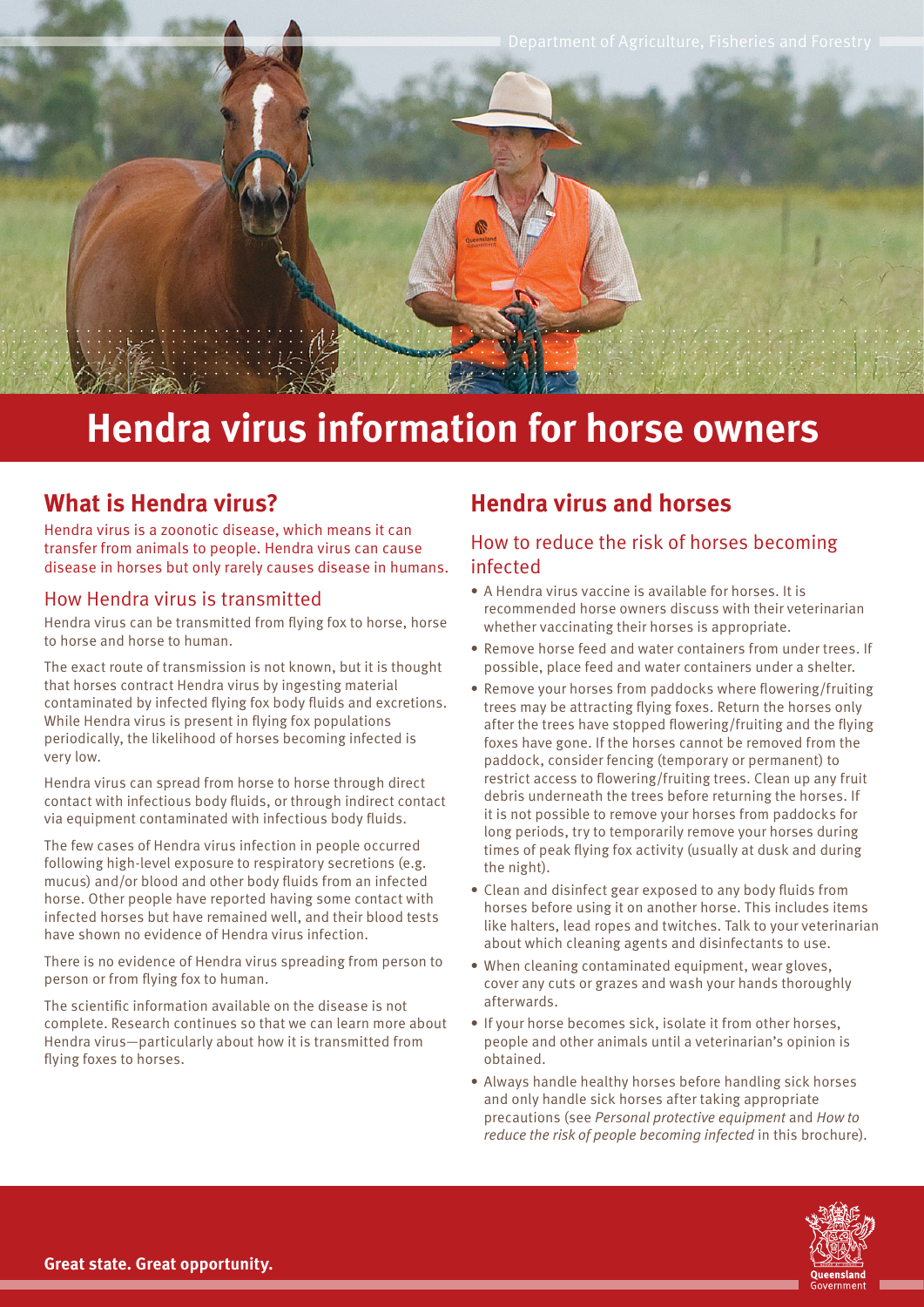- Practise good biosecurity (animal disease control). Do not travel with, work on or take sick horses to other properties or equestrian events.
- Do not allow visiting horse practitioners (e.g. farriers) to work on sick horses.
- Seek veterinary advice before bringing any sick horse onto your property.

#### Signs of Hendra virus in horses

Hendra virus can cause a broad range of signs in horses. Hendra virus infection should be considered in any sick horse where the cause of illness is unknown and particularly where there is rapid onset of illness, fever, increased heart rate and rapid deterioration associated with respiratory and/or nervous signs.

The following signs have all been associated with Hendra virus cases, but not all of these signs will be found in any one infected horse:

- rapid onset of illness
- increased body temperature/fever
- • increased heart rate
- discomfort/weight shifting between legs
- • depression
- rapid deterioration with respiratory and/or nervous signs.

Respiratory signs include:

- respiratory distress
- increased respiratory rate
- nasal discharge at death-can be initially clear, progressing to stable white froth and/or stable blood-stained froth.

Nervous signs include:

- wobbly gait
- apparent loss of vision in one or both eyes
- aimless walking in a dazed state
- head tilting and circling
- muscle twitching
- urinary incontinence
- inability to rise.

### Who to contact if you suspect a horse has Hendra virus

Contact a veterinarian immediately. If you are unable to reach a veterinarian, notify a government veterinarian or Biosecurity Queensland officer—there is a legal obligation to do this. Clearly explain that you are calling to report a suspected case of Hendra virus infection. Let the officer know if there has been human exposure to body fluids from the sick horse.

Report suspected cases by contacting:

- • **Biosecurity Queensland** on **13 25 23** (business hours)
- **•**  the **Emergency Animal Disease Watch Hotline** on s**1800 675 888** (24-hour hotline).

### What to do while waiting for Hendra virus test results for horses

If your veterinarian considers your horse may have Hendra virus, they will take samples for testing at a government laboratory.

Initial test results are usually available 1–2 working days after the laboratory receives the samples.

While you are waiting for test results:

- Avoid close contact with the horse under investigation, and other horses that have been in contact with it, until Hendra virus has been ruled out.
- If close contact with a horse under investigation is essential, ensure the number of people having contact with the horse is kept to a minimum and take the precautions outlined under *Personal protective equipment* and *How to reduce the risk of people becoming infected* in this brochure. Never let children have contact with a horse under investigation for Hendra virus.
- Move horses that are under investigation away from areas that can be accessed by the public.
- Isolate the horse that is under investigation from other animals if it is safe to do so. Ideally, leave the sick horse where it is and move other animals to a different area of the property.
- If you need to provide feed and water for any horses on the property, keep your distance from them.
- Observe horses from a distance and notify your veterinarian immediately of any change in the health status of any horses on the property.
- If a horse under investigation dies or is euthanased, avoid contact with the carcass. Advise anyone disposing of the carcass that the horse is under investigation for Hendra virus.

If the test result is negative, your veterinarian may wish to take further samples to investigate your horse's illness. Continue to monitor your horse and notify your veterinarian immediately of any change in the health status of any horses.

### What will happen if a horse on your property tests positive for Hendra virus

If a test result is positive for Hendra virus, Biosecurity Queensland will work with you and your veterinarian to manage the situation.

The affected property will be placed under quarantine by Biosecurity Queensland and the following steps will be taken:

- Horses will not be allowed to enter or leave the property without permission from a Biosecurity Queensland inspector.
- Horses assessed as being at risk on the property will be tested for Hendra virus and their health status assessed and monitored.
- Any horses that have moved off the property in the last few weeks will be traced and may be tested for Hendra virus.
- • Neighbouring properties with horses will also be assessed for the risk of exposure to Hendra virus. Testing and monitoring may be carried out and movement restrictions applied as a result of this assessment.
- As the horse owner, you are responsible for meeting the general husbandry needs of your horses during the quarantine period, including treatment of non–Hendra virus illnesses or injuries.
- Other animals on the property, including pets, may be tested for Hendra virus and have movement restrictions applied to them—see *Hendra virus and other animals* in this brochure.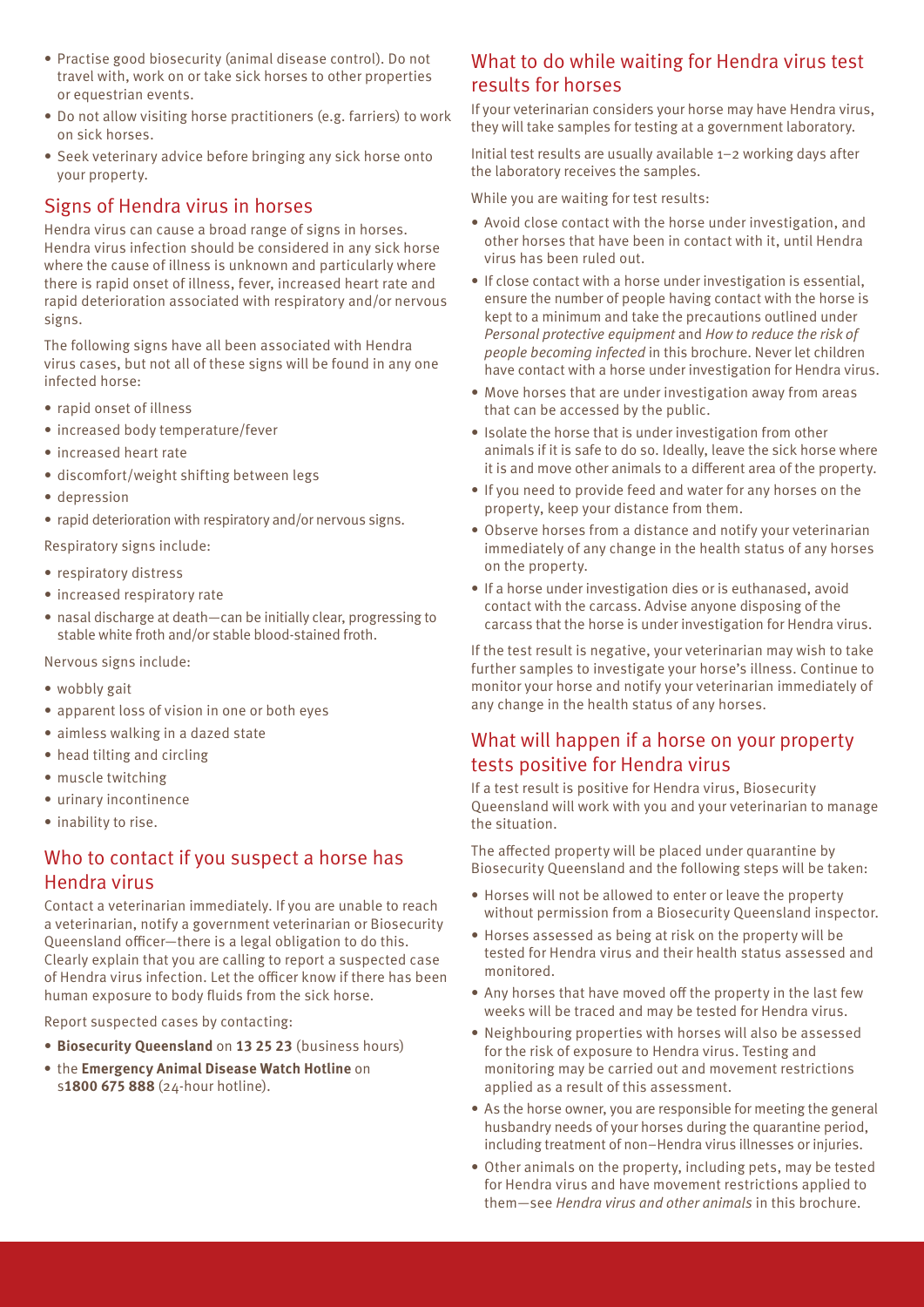Once there is substantial evidence that no animals are infected with Hendra virus, the quarantine on your property will be lifted.

Biosecurity Queensland will notify Queensland Health of the situation. Queensland Health will coordinate risk assessments and appropriate follow-up for people involved.

#### Transporting horses and horse events

Hendra virus is not highly contagious and the horse industry is not subject to movement restrictions for Hendra virus, except for any properties under quarantine.

If you are organising or competing in a horse event, ensure that good biosecurity measures are followed to minimise the risk of spreading any diseases, such as Hendra virus. Event organisers should, as a minimum:

- prepare and implement a biosecurity plan
- • collect information on all horses attending the event
- maintain strict biosecurity at the event
- not allow sick horses to attend the event.

Competitors should always practise good biosecurity and hygiene for themselves and their horses and should not take sick horses to events.

#### Property registration

Any landholder that has a horse or horses on their property is required to register that property with Biosecurity Queensland. Make sure you update your details if your circumstances change. To obtain the necessary forms, call **13 25 23** or visit **www.biosecurity.qld.gov.au**

# **Hendra virus and other animals**

Hendra virus antibodies have been indentified in a dog, which indicates that the dog had been exposed to the virus. There is no evidence of dogs excreting Hendra virus. Dogs that have either been exposed to Hendra virus naturally or infected with Hendra virus in an experimental setting have not shown any signs of illness.

Biosecurity Queensland's policy is to test and monitor at-risk animals (e.g. dogs, cats, pigs) on quarantined properties that have had, or are likely to have had, close contact with horses known to be infected with Hendra virus.

If you are not located on a property quarantined for Hendra virus, the risk of animals other than horses contracting the virus is very low.

While animals including cats, guinea pigs, ferrets and pigs have been infected experimentally with Hendra virus, the virus has not been known to occur naturally in these animals. (Note that it is illegal to keep ferrets in Queensland.)

# **Hendra virus and people**

### Personal protective equipment

The potential seriousness of Hendra virus for humans requires that appropriate infection control measures be implemented to prevent infection. Sound hygiene and biosecurity measures should be adopted as a routine practice for all contact with animals, including horses.

Personal protective equipment (PPE) is an important part of personal safety when dealing with sick animals. PPE must be worn if you suspect your horse is sick, or if any invasive work is being performed on the horse. Use PPE correctly and always wash your hands thoroughly after removing PPE.

If you own a horse, you should always have a PPE kit at your property. You can purchase the items for a PPE kit from most hardware stores.

Always have the following in your kit:

- hand cleansers
- soap
- • disinfectants
- • waste disposal bags
- • disposable gloves
- overalls
- • rubber boots
- • facial shields
- safety glasses
- a P2 respirator (particulate respirator)—this is the minimum level of recommended respiratory protection. Surgical masks do not provide respiratory protection.

If you are assisting your veterinarian in attending to a sick horse, ensure you also wear appropriate PPE.

### How to reduce the risk of people becoming infected

- Ensure sound hygiene and biosecurity measures are routinely adopted for all contact with horses, their blood and body fluids and associated equipment. This includes:
	- regular hand washing
	- maintaining standards of cleanliness and stable hygiene
	- cleaning and disinfecting equipment that has been in contact with horses' body fluids.
- If you have a sick horse, isolate the horse from other horses, people and other animals (e.g. remove companion animals to another area) until you have obtained a veterinary opinion.
- Avoid close contact with the sick horse and other horses that have been in contact with it. Wait until your veterinarian has assessed the horse and provided advice. If you must have close contact with a sick horse where Hendra virus has not been ruled out, always take the following precautions:
	- Cover cuts and abrasions with a water-resistant dressing.
	- Put on all of the wearable PPE in your kit before approaching the horse.
	- After handling the horse, remove and dispose of PPE carefully, making sure there is no contact with your facial area, particularly your eyes, mouth and nose.
	- Immediately wash your hands with soap and water and dry them or use hand wipes and waterless hand hygiene solution.
	- Carefully remove any clothing contaminated with a sick horse's body fluids.
- If you have handled a sick horse, follow these steps before having contact with other horses:
	- Wash off any contamination with plenty of soap and water.